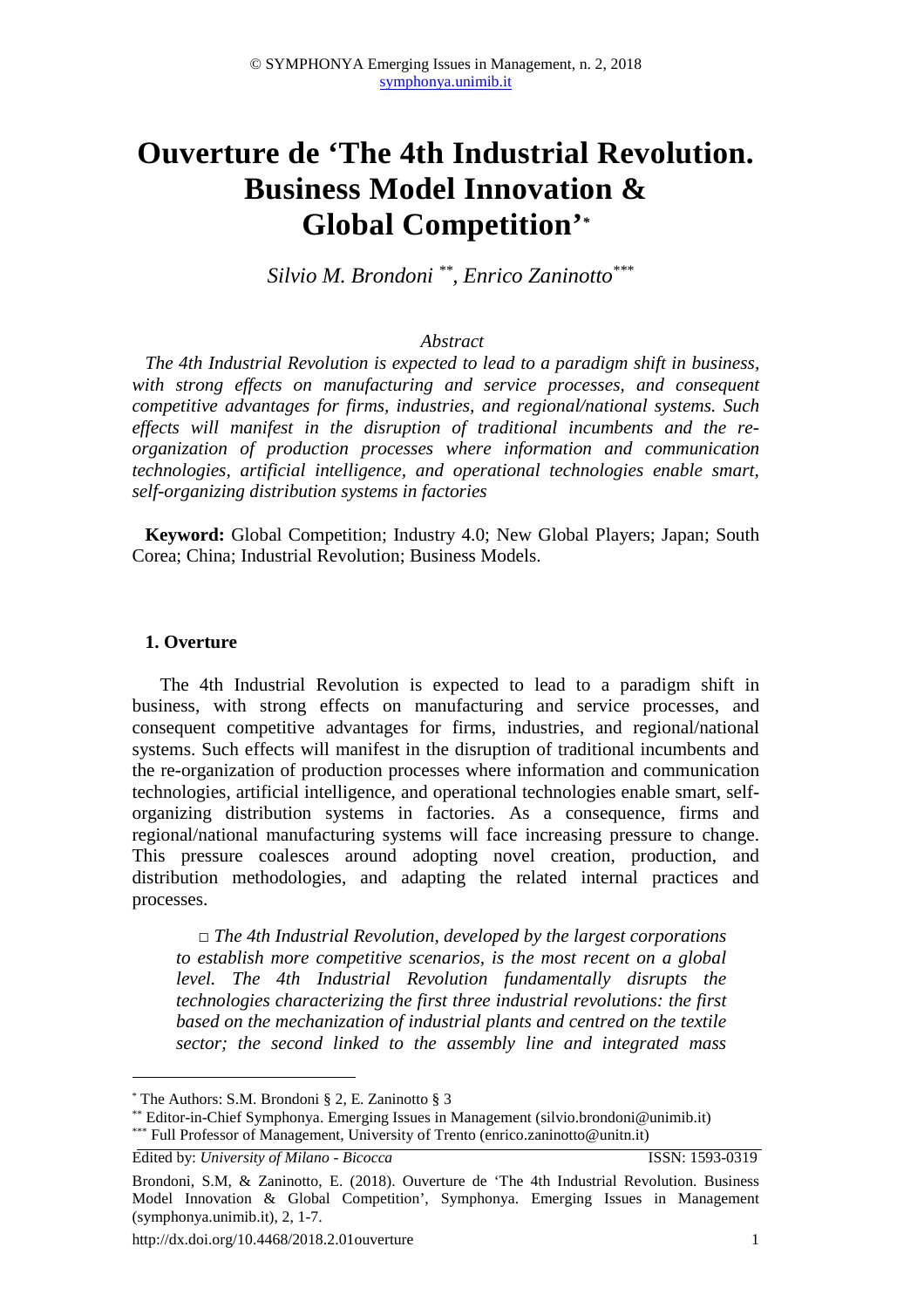## © SYMPHONYA Emerging Issues in Management, n. 2, 2018 symphonya.unimib.it

*production systems; the third associated with the diffusion of information technologies in the digital age.* 

Such discontinuity is linked to the effects of a multiplicity of technologies (e.g., additive manufacturing, smart factories, cyber-physical systems, Internet of Things, etc. often dubbed Industry.4.0 technologies) and globalization. The joint effect of the two phenomena leads to issues including servitization; reshaping organizations, industries, markets and society; the role of innovative ecosystems; the emergence of new business models and business model innovation; challenges and opportunities for international competition (e.g., outsourcing, reshoring, increased global competition, sustainable manufacturing, etc.); updating the skills of the workforce, potential changes in the job market, unemployment, inequality; the role of open, collaborative, user-driven innovation as a driver of the adoption of Industry 4.0 technologies and solutions.

Several workshops in 2018 and 2019 (at the University of Trento, LUISS Rome, University of Salerno, University of Ancona and University of Torino, in partnership with the international journal Symphonya. Emerging Issues in Management) contribute to the debate on the impact of the 4th Industrial Revolution by bringing together the academic and industry perspectives. As such, the workshops intend to facilitate the discussion of manufacturing and service firms at the micro-level, and the regional competitive advantage of industries and nations at the macro-level. In so doing, the workshops provide scholars, practitioners, and policy makers the opportunity to investigate the implications of the 4th Industrial Revolution.

## **2. Industry 4.0. US, EU, and the New Global Players (Japan, South Korea, China)**

Globalisation has been driven by the capital and technology of multinationals. Globalisation is essentially the geographic extension of competitive markets, a process dependent on the removal of barriers, and overcoming distance through technology (Sigurdson, 1990). This trend has accelerated since the 1980s, as technological advances (the Internet and telecommunication infrastructures) have facilitated travel, communication, and doing business (Brondoni, 2014). As a result, the traditional rules of oligopolies have completely changed, with links between firms becoming strategic on a very large scale (Chen & Chen, 2001; Delapierre & Mytelka, 1998), and industrial rivalry tending to occur among global networks comprising a multiplicity of firms with different knowledge bases, particularly focused on managing innovation and creative imitation (Brondoni, 2013).

Globalisation has radically modified the traditional fundamental principles of industrial output constituted by: the static localisation of manufacturing facilities; the presence of workers at manufacturing sites; stocks of raw, semi-finished materials, and finished goods stored close to manufacturing facilities and consumer markets; 'long' organisational structures with the rigid, planned, and often fragmented division of roles (Brondoni, 2008).

The transformation from MNCs to global networks has led towards vertical specialization and highly diversified patterns of collaboration across inter-firm and intra-firm transactions coordinated by global corporations (Luethje, 2001). Global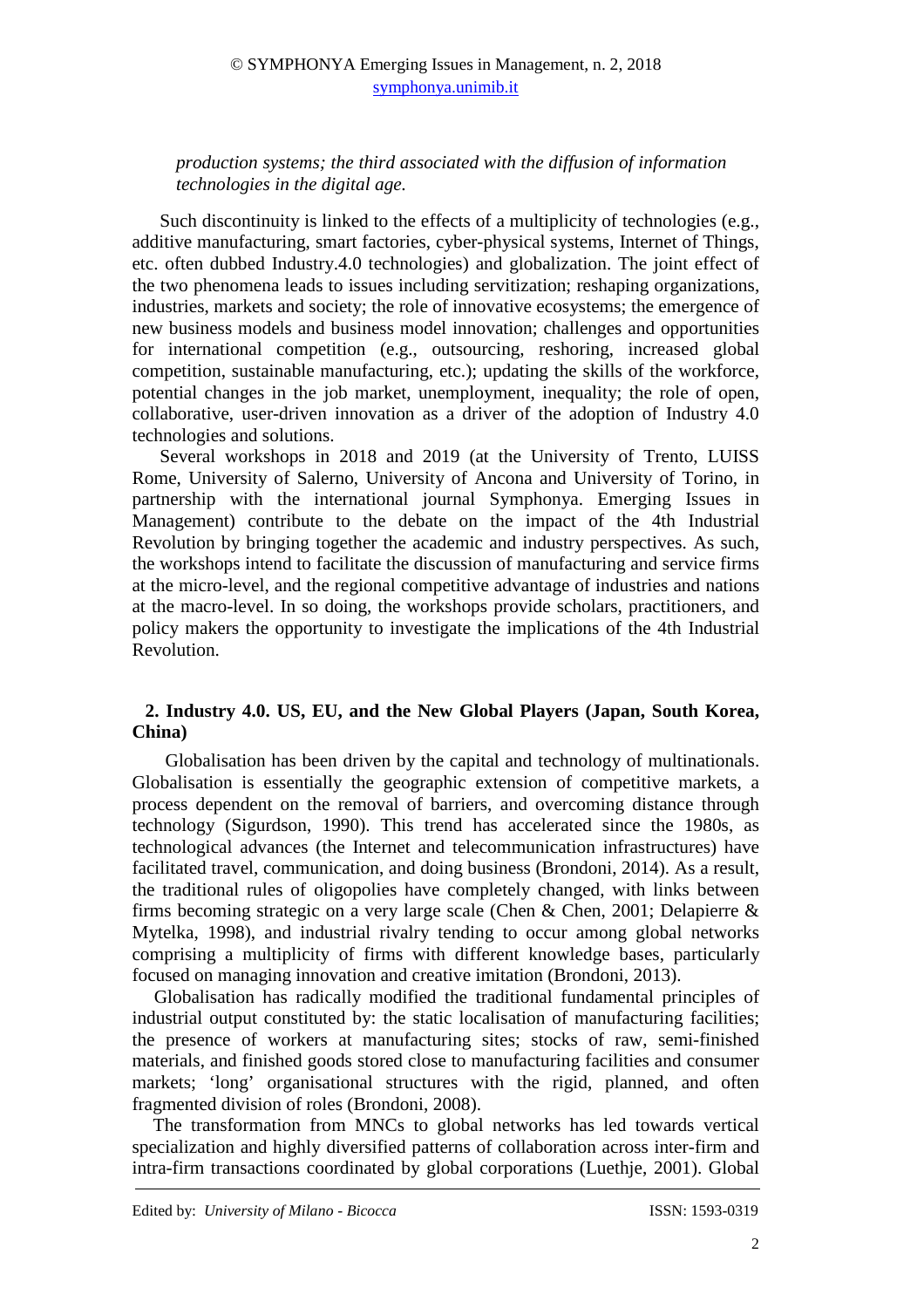networks have significantly reduced the importance of 'context specific skills'. The Internet worldwide platform pushes knowledge into a standardized format with minimal costs, readily transferrable across national borders and firms, with business collaboration between modules connected by standardized interfaces (Hayashi, 2002).

The global competitive innovation and imitation landscapes have significantly changed the relative position of many countries. In particular, the United States has changed its worldwide competitive position, previously governing the diffusion of innovations and the 'block' of imitations, but now having lost its historical leadership, seeking a new role in controlling the innovation and imitation processes.

*□ US corporations maintain the primacy of innovation in global markets, and US-based firms have been the undisputed leaders of next-generation technologies (from IT, to space, to semiconductors).* 

US global firms are very prudent in innovating globally, preferring to produce and sell across the globe through parent companies. From a general point of view, US-based global production networks are primarily focused on incremental innovation ('creative imitation') and especially the defending property rights of basic 'essential patents' (Brondoni, 2013).

Conversely, Japanese global production networks primarily focus on innovation and breakthrough technologies with competitive policies to not only innovate globally, but also produce or sell across the globe through their own companies.

Similarly, South Korean global corporations are focusing their policies on creative imitation. South Korean chaebols rapidly industrialized by copying the Japanese international model of economic growth, and in the last 10-15 years, shifted from international markets to global competition, investing heavily in R&D in the pursuit of corporate mass-market production strategies.

Finally, China's industry has evolved from a distant-follower (primarily focused on imitation) to an immediate follower (with a specific development model), with significant investments in R&D dedicated to creative product imitation and product/process innovation.

In essence, globalisation has rapidly expanded the market potential of corporations headquartered in countries with a high propensity to innovation (e.g., Japanese companies). Globalisation has also promoted the growth of new countries, especially in the Far East (e.g., South Korea, India, Taiwan), with favourable market conditions (first of all in terms of low labour costs) to develop advanced skills for innovation and creative imitation (Brondoni, 2013).

Conversely, the main European countries (such as the UK, Germany, and Russia) lost their leadership in innovation, although they played a leading role in the development of last century's closed markets. Italy also lost its primacy in craftsmanship, despite its important industrial history based on creative skills famous the world over (Brondoni, 2012).

For companies operating in global markets, the 4th Industrial Revolution means increasing productivity and production flexibility, with higher product quality, more efficient processes, and completely new business models.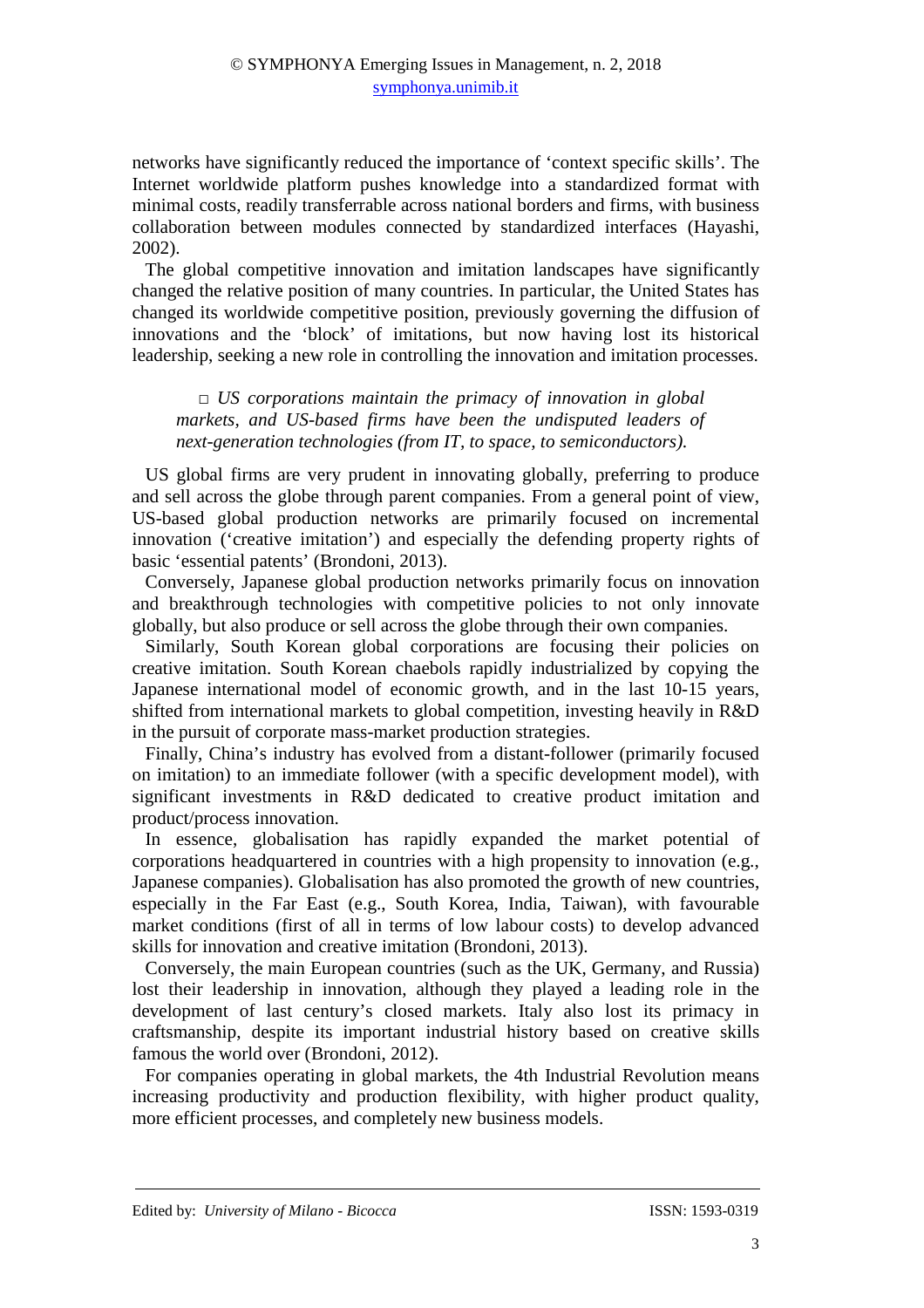*□ For the manufacturing industry, the 4th Industrial Revolution is not an end but a means. The development guidelines - big data, open data, Internet of Things, machine-to-machine, cloud computing, analytics - are tools that allow companies to compete more effectively in their reference markets, provided they develop appropriate positioning strategies in global markets (Crapelli, 2018).* 

The 4th Industrial Revolution technologies determine the transition from the traditional factory model to a new intelligent structure (smart factory) characterized by digital production, interconnected processes, and production systems able to make the best use of available resources.

Producing more and wasting less, adopting global corporate policies that supplant the business model based on excess supply (over-supply model, in which rivalscompetitors face volatile production and progressively falling prices), to affirm a global business model based on the progressive disappearance of marginal global companies (oversize economy characterized by lower production and sales costs, and by large company size) (Brondoni & Bosetti, 2018).

The changes the 4th Industrial Revolution imposes on business models lead to:

- higher production flexibility through creating small lots at large-scale costs;

- greater competitiveness of the offer by virtue of the greater functionality deriving from the Internet of Things (IoT);

- much more efficient productivity by reducing errors and reducing set-up times (zero defects production).

#### **3. The 4th Industrial Revolution. Four Open Issues**

The changes that globalization and Industry 4.0 technologies generate do not mark a univocal development path. Highlighted below are four highly critical areas that also lead to different directions of change.

Change in business models. One the one hand, the extension of communication networks and access to data, and on the other, the possibility of increasing the personalization of products through the man-machine and machine-machine interfaces, as well as the introduction of new technologies such as additive manufacturing, open the way for new ways of responding to the market. Network data enable identifying "long tails" to outline even very small market niches to be able to respond economically using flexible technologies. At the same time, however, new problems arise: the strong externalities in data management and logistic economies reinforce the role of new intermediaries, information and logistics platforms, able to channel the exchange of information, products, and services (Eisenmann, 2008).

*□ The economy in which production scales tend to vanish, that of shepherds who, through the Internet, reach distant markets to sell typical products, entails new intermediaries, with the economies enjoyed by large corporations operating in networks and with a logistics organization that, to take advantage of integration, must reach considerable dimensions.*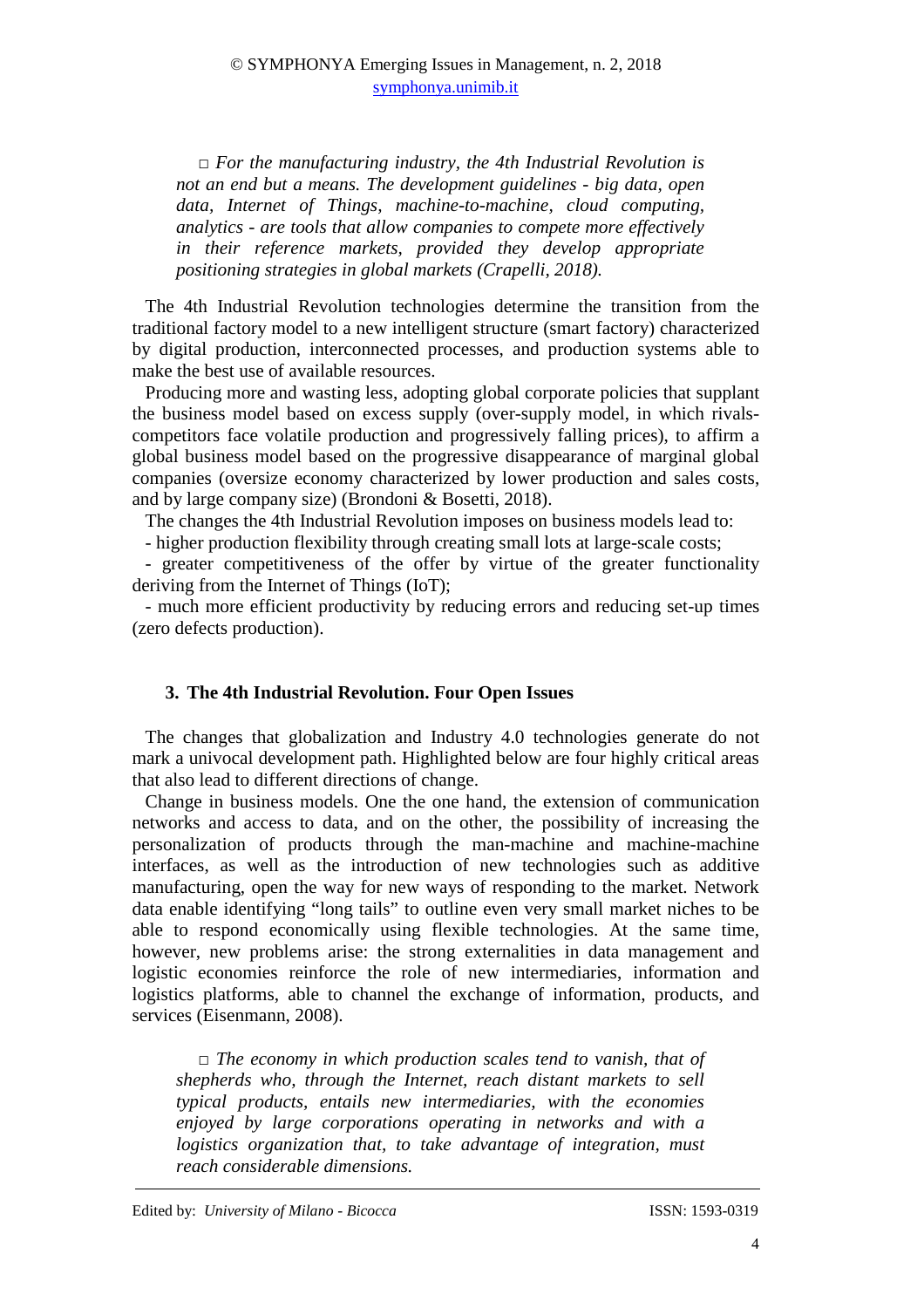One wonders if and how the potential of the technologies of the 4th Industrial Revolution can be a driving force of the enhancement of the individuality of consumers and producers, or if there is a risk of crushing both in the aggressive competition that takes place in intermediation platforms.

Change in organizational models. Will organizational models tend to be centralized or decentralized as a result of information and communication technologies? Where will the fundamental knowledge for business management be located and how will it be accessed? The debate that began at the beginning of the 2000s on the coexistence of organizational flattening and decision-making (Rajan & Wulf, 2004; Guadalupe & Wulf, 2010; Wulf, 2012; Guadalupe et al., 2014) found new cues in the vast international analysis program of managerial and organizational practices (Bloom et al., 2015). These authors distinguish and empirically verify the decentralization power of information technologies vs the push towards centralization driven by communication technologies. Once again, there is an ambiguous effect of the technologies of 4th Industrial Revolution, and distinguishing between different technologies helps better understand the phenomena, and highlight possible conflicting outcomes.

Change in work models. This is certainly not a new topic. The debate that took place between the end of the 1990s and the early 2000s was linked to the depletion of intermediate tasks (the hollowing middle), in favour of work with a high level of knowledge on the one hand, and high demand for manual skills on the other (Acemoglu & Autor, 2010), but not necessarily qualified. Wage polarization went hand in hand with the hollowing middle: manual workers, unlike knowledge workers, were affected by competition and an abundant job offer. The last few years have seen also increasing depletion of knowledge, labour, and the concern is that, with the dissemination of artificial intelligence, this will rapidly spread to more and more extensive areas of work with high cognitive content (Baudry et al., 2013). Some fear the disappearance of work. If the issue of the destruction of work is controversial, all agree on problems like: the mismatch between job demand and offer, retraining and reallocation of excluded workers, updating the training models of new entrants, redesigning the tasks. The speed of these phenomena is currently a major concern: adapting to the new skills required by the pervasive nature of new technologies can hardly be achieved through the long cycles of human capital formation required by education systems. But what relationship must be established between the formation of knowledge that takes place in the initial phases of individual life and that which can be produced in the course of work experience?

Change in the models of diffusion of technologies and managerial solutions. Also in this regard, the topics of discussion are not new, but take on new shades due to the speed of the phenomena. The fundamental question is whether in this technological wave, spontaneous diffusive forces will prevail or if conversely there is a risk of a new separation between countries and regions with strong technological development and countries or companies for which the loss of production capacity becomes unbridgeable (Baldwin, 2016). For emerging countries, opportunities are opening up to restructure value chains, linking individual production phases and shortening catching up times; but at the same time, these choices manifest are exposed to global competition. A similar issue applies within countries: in developed countries, but which are not at the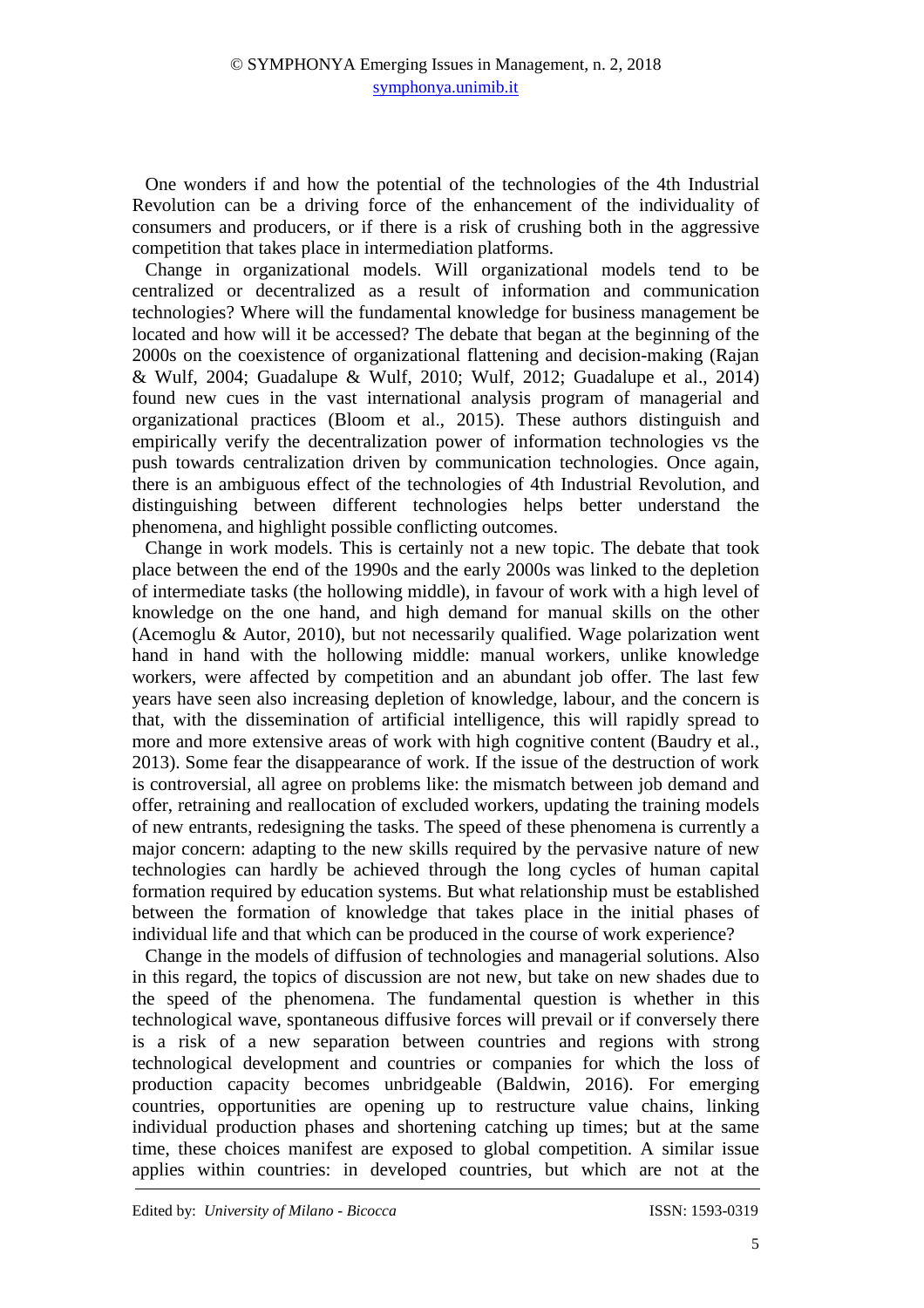technological frontier, there is the risk of consolidating dualistic models of development in which a group of companies can compete in terms of technology, quality, and differentiation of production, opposed by a large faction of companies seeking a response in the reduction of labour costs and containing investments (Tundis et al., 2015).

The four themes briefly presented indicate possible development alternatives. Beyond the easy enthusiasm for industrial policy measures recently implemented by some countries to facilitate the transition of the industrial system towards the 4th Industrial Revolution, the problems that the governance of the economy at the system level and individual companies face are much more far-reaching. Transition and technological change must be accompanied and incentivised, but a long-term vision must also consider the effects that such changes will produce. The governance of an ongoing change process whose direction is unclear constitutes in itself a new challenge for management and for the management models of systems and companies: it is a matter of adopting a direct approach not so much to the realization of a project, but guiding a complex system characterized by emerging and scarcely predictable phenomena or, to recall a fitting expression, to harness complexity (Axelrod & Cohen, 1999).

### **Bibliography**

Acemoglu D., & Autor D. (2010). Skills, Tasks and Technologies: Implications for Employment and Earnings, NBER Working Paper n. 16082.

http://www.nber.org/w16082

- Axelrod R., & Cohen M.D. (1999). Harnessing Complexity. Organizational Implications of a Scientific Frontier, The Free Press, London and New York.
- Baldwin R. (2016). The Great Convergence .Information Technology and the New Globalization, The Belknap Press of Harvard University Press, Cambridge Mass. and London.
- Baudry P., Green D.A., & Sand D.M. (2013). The Great Reversal in the Demand for Skill and Cognitive Tasks, NBER Working Paper Series, n. 18901, March 2013, http://dx.doi.org/10.1086/682347
- Bloom N., Garicano L., Sadun R., & van Reenen J. (2015). The Distinct Effects of Information Technology and Communication Technology on Firm Organization, Management Science, v. 60, n. 12, 2859-2885.

https://doi.org/10.1287/mnsc.2014.2013

- Brondoni, S.M. (2008). Market-Driven Management, Competitive Space and Global Networks, Symphonya. Emerging Issues in Management (symphonya.unimib.it), 1, 14-27. http://dx.doi.org/10.4468/2008.1.02brondoni
- Brondoni, S.M. (2012). Innovation and Imitation: Corporate Strategies for Global Competition, Symphonya. Emerging Issues in Management (symphonya.unimib.it). 1, 10-24. http://dx.doi.org/10.4468/2012.1.02brondoni
- Brondoni, S.M. (2013). Innovation and Imitation for Global Competitive Strategies. The Corporation Development Models of US, Japan, Korea, and Taiwan, Symphonya. Emerging Issues in Management (symphonya.unimib.it). 1, 12–27. http://dx.doi.org/10.4468/2013.1.02brondoni

Brondoni, S.M. (2014). Global Capitalism and Sustainable Growth. From Global Products to

Network Globalisation, Symphonya. Emerging Issues in Management (symphonya.unimib.it), 1, 10- 31.

http://dx.doi.org/10.4468/2014.1.02brondoni

Brondoni, S.M. (2015). Global Networks, Outside-In Capabilities and Smart Innovation, Symphonya. Emerging Issues in Management (symphonya.unimib.it), 1, 6-21. http://dx.doi.org/10.4468/2015.1.02brondoni